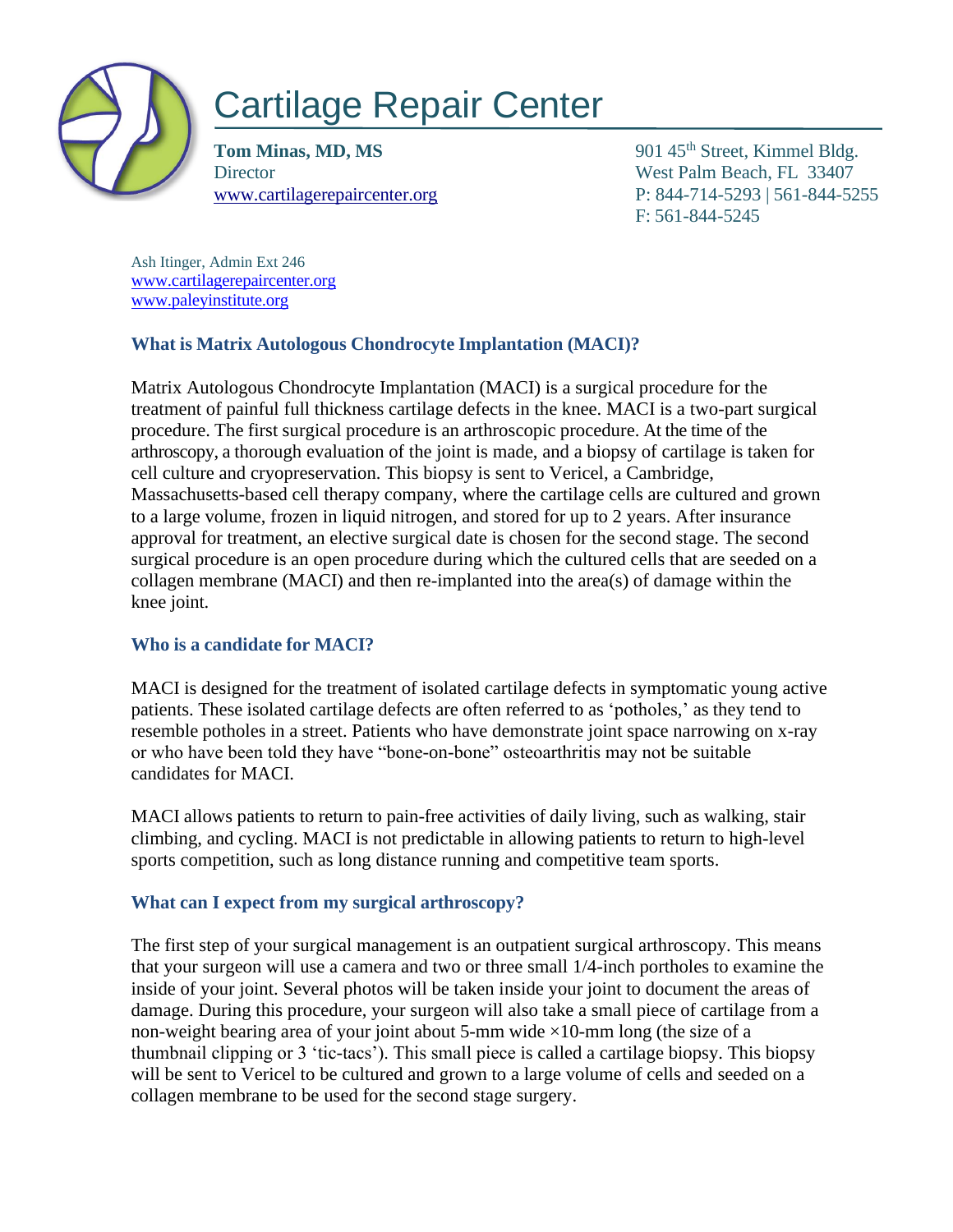Your arthroscopy will be done using general anesthesia and will take approximately 30 minutes. You will go home the same day of your surgery. You will be given crutches to use following your arthroscopy. You will be permitted to put full body weight on your leg immediately following surgery. However, it is a good idea to use crutches for support, as you will be sore the first few days following this surgery.

When you return to the office for your post-operative appointment, you will meet with your surgeon to discuss the findings of your arthroscopy. This is the appointment during which the final plan for your MACI will be made.



#### **What will happen during my Matrix Autologous Chondrocyte Implantation (MACI)?**

The second stage surgery is the MACI (matrix autologous chondrocyte implantation) procedure. This procedure is done as an open procedure, which means that you will have a larger incision, measuring anywhere between 3-6 inches in length. During this surgery, your surgeon will open your joint through an incision to locate the areas of damage. Once these areas have been identified, the damaged cartilage will be debrided (or "removed") in preparation for the implantation of your new laboratory grown cells. Once the areas of damage are debrided and are ready to accept the new cells, your surgeon will cut the MACI membrane precisely to fit the prepared damaged area. The MACI implant(s) (is)/ are then carefully placed into your defects or "potholes", where they are glued into place with possible supplemental sutures to secure them. Once all of the "potholes" have been treated, your incision will then be closed using "dissolvable stitches". Depending on the number of cartilage "potholes" and their size(s), this surgical procedure will take between 1-3 hours. This procedure will be done using either general anesthesia or spinal anesthesia, depending on your preference. At the end of the surgery, your surgeon will inject a long-acting combination of medications into the tissues that are operated upon to minimize your discomfort when the anesthesia wears off. The medications usually relieve pain for 12-24 hours.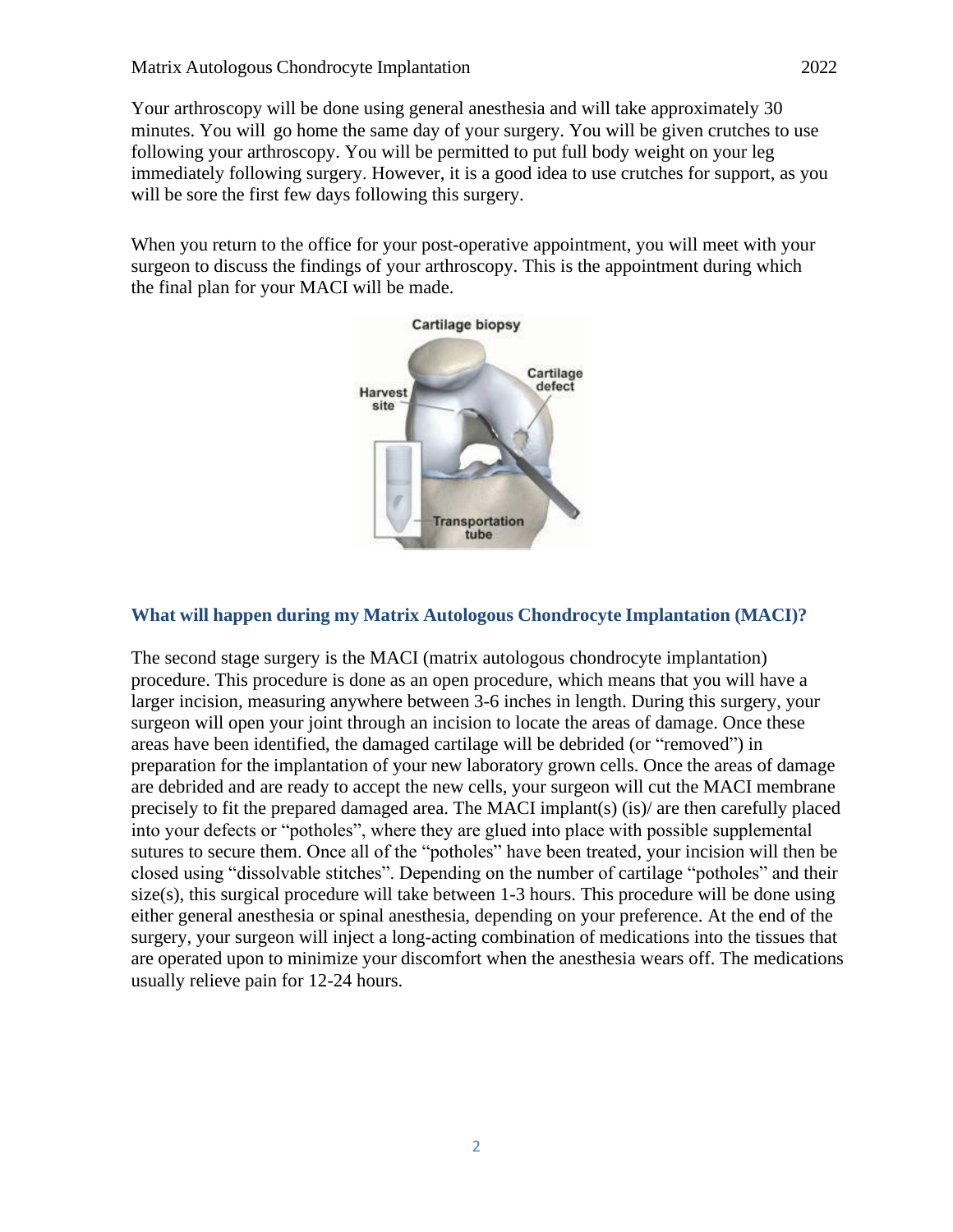

**A.** Damaged cartilage debrided ('removed') from patella showing the size of the defect ('pothole'). **B.** Kneecap with MACI graft filling the defect.

#### **What can you expect post-operatively after MACI?**

When you awake from surgery, you will have a brace on your leg that will keep your leg straight. It will be important for you to wear this brace when you are up and about. You will also be given crutches. The location(s) of the 'pothole(s)' will affect how much pressure you can put on your foot while walking with your crutches. Most "potholes" require you to be touch down weight bearing (the weight of your leg to the ground) only with your foot flat for balance. This restriction will be in place anywhere from 6-10 weeks.

Depending on the complexity of your procedure, you may be required to remain in the hospital 1-2 nights. The length of your inpatient stay will be discussed prior to your surgical intervention and re-evaluated each day of your inpatient stay. Your discharge from the hospital is largely based on your pain level. It is important to make sure that your pain is well controlled prior to leaving the hospital.

You will begin outpatient physical therapy within the same week of your MACI surgery. Your surgeon will provide you with prescriptions and detailed physical therapy protocols. These protocols are tailored to your specific surgical procedure.

#### **How will my pain be controlled after surgery?**

Immediately following the MACI surgery, your pain will be controlled using IV pain medication. During your inpatient stay, one of the goals of your care will be to transition you from IV pain medication to oral pain medication. This is often achieved by day 1 after surgery. You will be sent home from the hospital with a prescription for oral pain medication to be filled at your local pharmacy. The most prescribed post-operative pain medications are oxycodone and tramadol. Most patients will require regularly scheduled doses of pain medication for the first week. By the end of the first week, Tylenol and ice therapy are often all that is needed to manage pain. You may still need pain medication at night for sleep or prior to physical therapy.

Following week 1-2, you will begin to decrease your pain medication use to prior to physical therapy and prior to bedtime. Most patients will not require any pain medication past week 8- 10.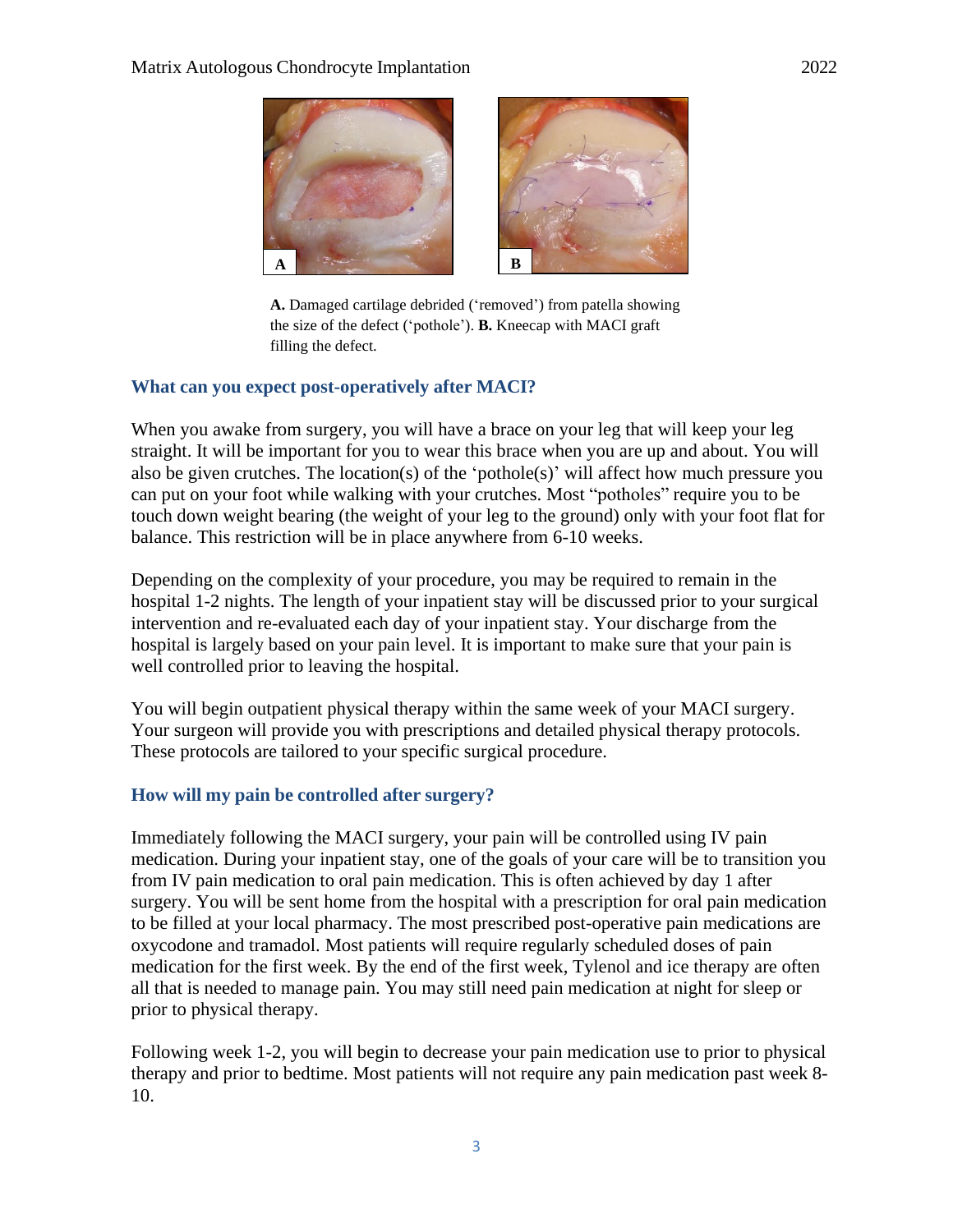**For pain medication refills, you will need to come to the office for a face-to-face, inperson appointment. Florida State Law does not allow us to call in prescriptions or refill pain medication without an office visit. We are only allowed to give 7 days of pain medication at a time.** Be sure to follow the directions carefully. It is important to know how to obtain your pain medication refills appropriately and in a timely manner.

### **When will I follow-up with my surgeon after surgery?**

Your first post-operative visit will take place 2-3 weeks after your surgery. This appointment is critical for checking your incision healing and range of motion and to answer any questions you may have in the first few weeks following surgery. You will then follow up 6 weeks, 12 weeks, 6 months, and one year after surgery. At one-year post-operative, you will discuss with your surgeon your return to higher level activity. After your first year you will follow with your surgeon on a yearly basis.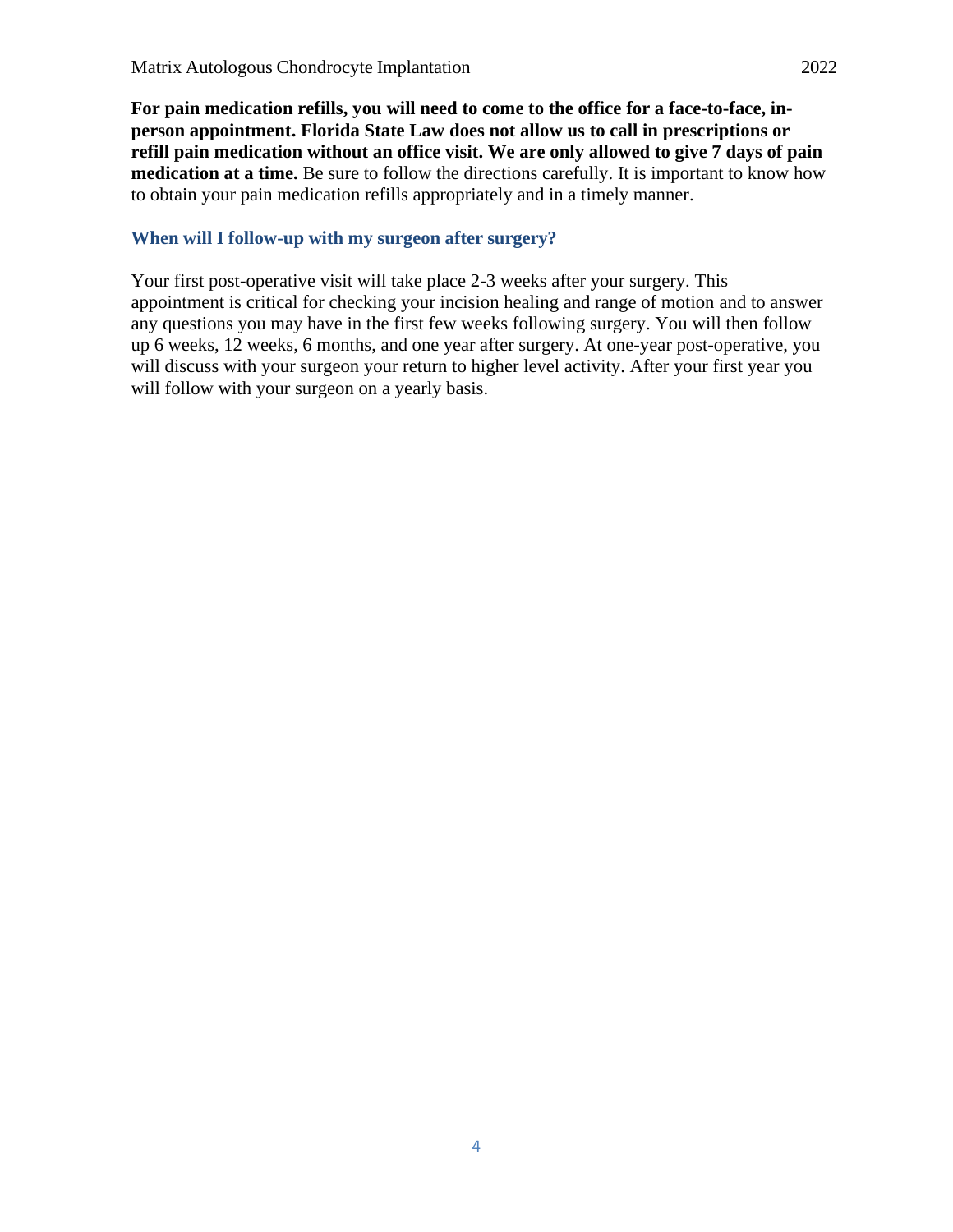# **Frequently Asked Questions**

**How long will I have to wait between my arthroscopy and my MACI?** This is slightly different for each patient. It depends largely on your insurance approval and your surgeon's schedule. On average, most patients are required to wait between 3-4 months.

**How long will my biopsy last?** Your cartilage biopsy can be held at Vericel for up to 2 years.

**How do I get insurance approval for surgery?** Your insurance approval will be handled by your surgeon's finance office. Often, you do not need to do anything but wait for the administrative assistant to contact you to let you know you have been approved. In some instances, appeals need to be made to your insurance company for denial of services. If this is the case, the administrative assistant will contact you and instruct you on how to proceed.

**How long is my insurance approval good for?** Most insurance approvals are good for a few months from the date of approval.

**When will I start physical therapy?** You will start physical therapy the day after surgery in the hospital. This will be continued once you are discharged.

**What will I do during physical therapy?** Each defect area has a specific physical therapy protocol. You will be provided with these protocols after your surgical intervention. Your physical therapist will instruct you on each exercise.

**I've heard about a CPM machine, what is this and will I use one?** A CPM machine is a Continuous Passive Motion machine that is used following knee surgery to help patients regain range of motion. You will begin using a CPM machine 1-2 days after surgery and will continue using it for a period of 3-6 weeks for 3-8 hours per day. The CPM machine will be provided to you and is usually covered by your insurance.

**When do I need to wear my brace?** You will need to wear your brace anytime you are up moving around on your crutches. You will use your brace for 6-10 weeks on average. You do not need to wear your brace in the CPM machine, for sleeping, or when you are sitting.

**How long will I need to use my crutches?** Depending on the extent of your surgery, you will need to use your crutches between 6-10 weeks on average.

**When can I drive?** For patients undergoing right leg surgical intervention, you may not return to driving until you have good leg control, depending upon the extent of the reconstruction, anywhere from 4-10 weeks. For patients undergoing left knee surgery who do not drive standard transmission vehicles, you may return to driving between 2-4 weeks, when you are no longer taking pain medication.

**When can I shower?** You can remove the ACE wrap and gauze/ foam dressing 24 hours following surgery. Under the ACE wrap and gauze/foam dressing, you will have a large adhesive bandage covering your incision. You can shower directly on the large adhesive bandage and allow water to run over the bandage. This bandage can be removed 7 days after